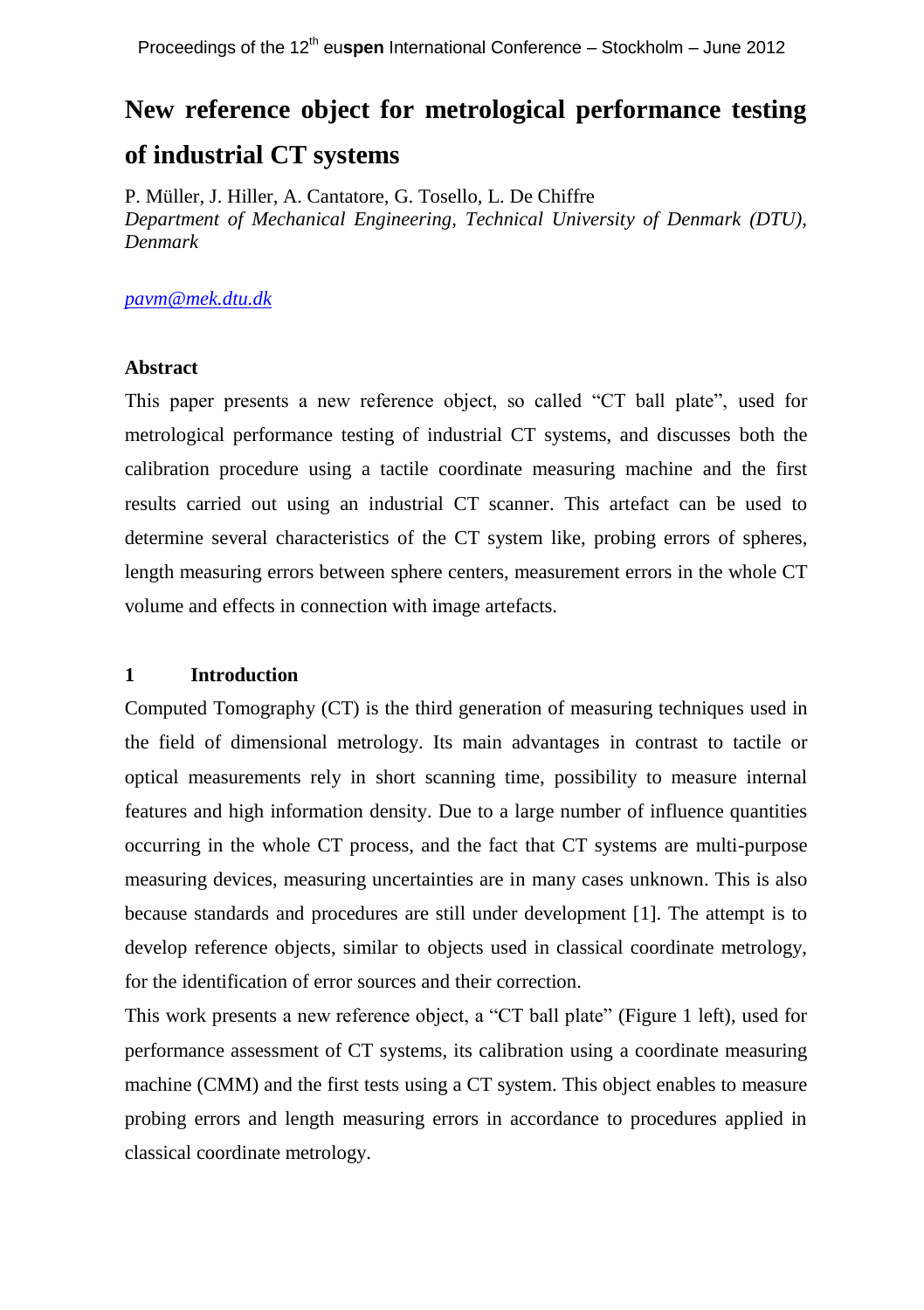# **2 Design and calibration**

The CT ball plate features a regular 5 x 5 array of ruby spheres with a nominal diameter of 5 mm. The balls are glued on a carbon fibre plate using a two-component epoxy resin, ensuring long-term stability of the position of the balls. Carbon fibre is a material widely used in CT scanning applications due to its high penetrability rate to X-rays. The concept of the CT ball plate is similar to the calotte plate developed by Physikalisch-Technische Bundesanstalt (PTB) [2]. In our case, the ruby balls feature well defined geometries compared to the calottes on the calotte plate, and therefore minimize manufacturing inaccuracies.

The calibration of the artefact was carried out using a Zeiss OMC 850 tactile CMM at the laboratory of the Technical University of Denmark (DTU). The calibration procedure combines the use of the reversal method and the guidelines for the application of DIN EN ISO 10360. The traceability was transferred by measuring a calibrated ball plate commonly used for calibration of CMMs (Figure 1 right). Calibration was repeated three times in two positions (D0 and D180) defined by turning the part by 180 degrees, and reproduced in three different days. The CT ball plate was re-positioned in the fixture when measured in different days. Measuring uncertainties were calculated for four selected measurands: diameter of spheres and X-, Y- and Z-coordinates of sphere centers. Three uncertainty contributors were taken into account in the uncertainty budgeting:

- Uncertainty from the calibration certificate of the ball plate
- $\bullet$ Uncertainty during to the traceability transfer
- Uncertainty from measurement repeatability (D0+D180).

Measuring uncertainties were assessed as maximum expanded uncertainties at 95% confidence level for each measurand, taking into account all 25 balls, calculated in different days, and are summarized in Table 1.

The calculated uncertainties yield high measuring reproducibility with complete comparability of measuring results obtained in the different days.

|               | Diameter | X-coord. | Y-coord. | Z-coord. |
|---------------|----------|----------|----------|----------|
| $U(k=2)$ [µm] | 0.9      | -⊶       |          | 4.0      |

Table1: Expanded uncertainties for calibration of the CT ball plate.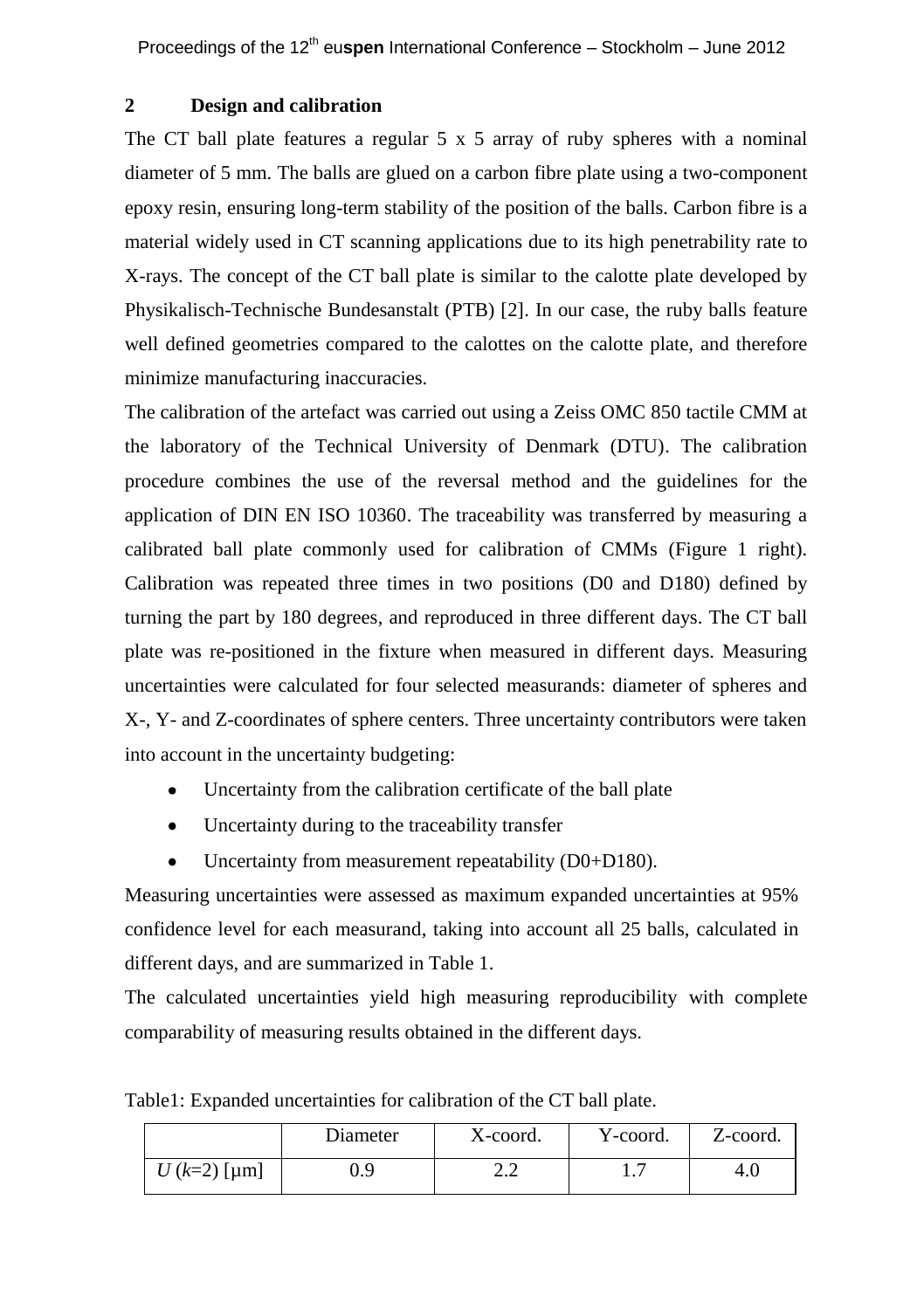

Figure 1: CT ball plate (left) and a setup for traceability transfer using a ball plate as part of the calibration procedure of the CT ball plate using CMM (right).

# **3 First test on µCT systems**

The CT ball plate was scanned using a Nikon Metrology XT H 225 ST CT scanner at PTB Braunschweig (Figure 2 left). The test procedure involves measurement of center coordinates of spheres, their diameter and form error, similarly to the procedures applied to CMMs. This allows the determination of length measuring errors, sphere distance errors and probing errors. The reference object was scanned according to VDI/VDE 2630 – Part 1.3 [3]. This guideline suggests scanning an object at two different magnifications and orientations. In this way, spatial distribution of errors can be determined. In addition, the test method involves correction of scale errors in all space directions. Errors found for different positions and orientations of the object in the CT volume are a result of anisotropies in the measuring volume of the CT system. Figure 2 (right) shows four positions of the object in the CT volume considered in this study.

Figure 3 presents results of length measuring errors which occurred at positions 1 and 3. The results were corrected for scale errors applying linear regression function.

A clear difference in the magnitude of the errors can be observed between the two positions. This is caused by the fact that the object is scanned at the borders of the Xray detector (position 3) where errors due to Feldkamp effect are pronounced [1].



Figure 2. Scanning of the CT ball plate using Nikon Metrology CT scanner (left) and four positions of the CT ball plate in the CT volume in side view (right).